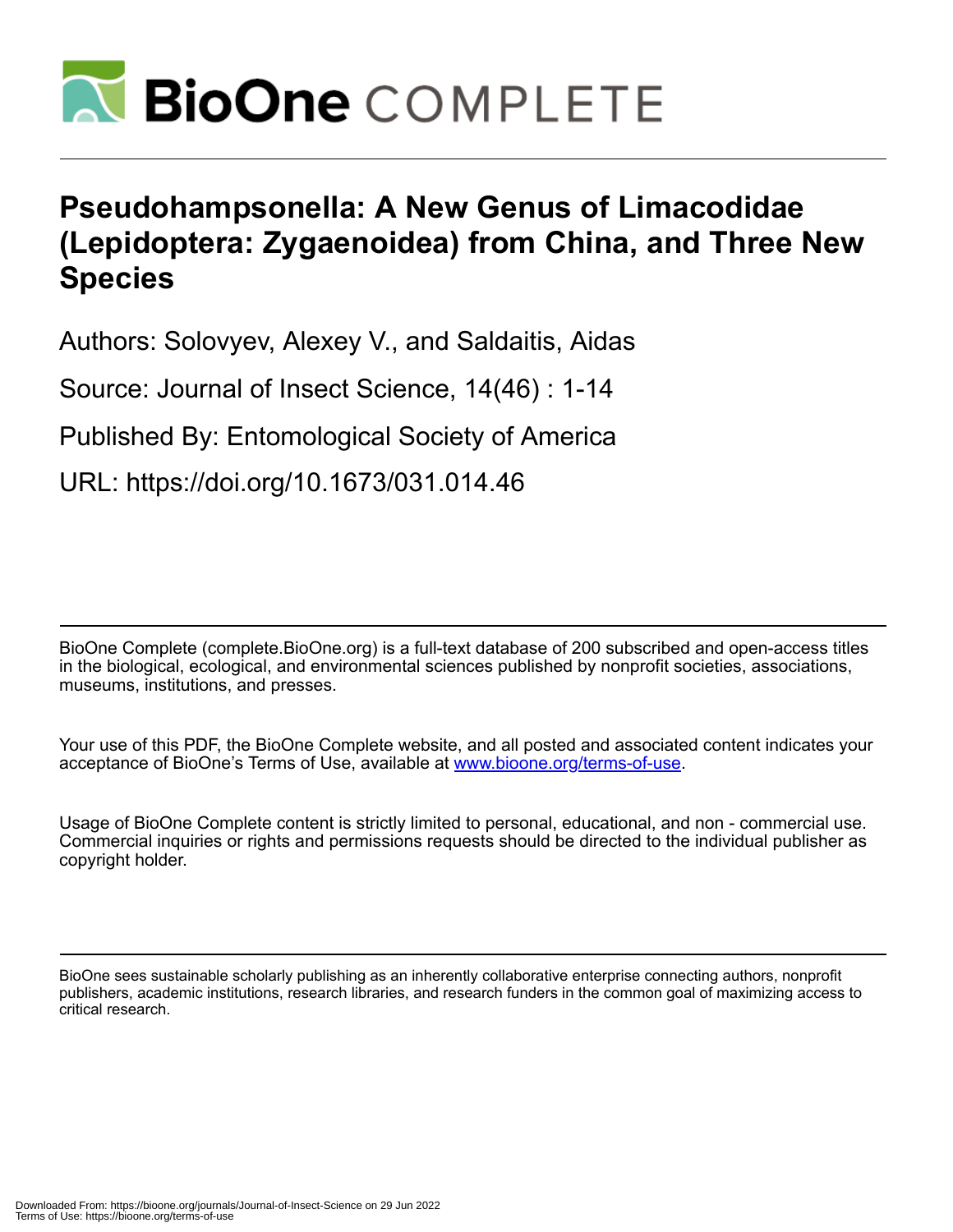

## *Pseudohampsonella***: a new genus of Limacodidae (Lepidoptera: Zygaenoidea) from China, and three new species**

Alexey V. Solovyev<sup>1a</sup> and Aidas Saldaitis<sup>2b</sup>

<sup>1</sup>Ulyanovsk State Pedagogical University, 100-letiya Lenina sq. 4, RUS-432700, Ulyanovsk, Russia<br><sup>2</sup>Nature Bessarsh Contre, Akademijos str. 2, LT, 09412 Vilnius 21, Lithuanis Nature Research Centre, Akademijos str. 2, LT–08412 Vilnius-21, Lithuania

## **Abstract**

A new genus, *Pseudohampsonella* **gen. n.** (type-species: *Pseudohampsonella erlanga* Solovyev & Saldaitis), and three new species, *Pseudohampsonella erlanga* **sp. n.** Solovyev & Saldaitis (from Sichuan Province, China), *Pseudohampsonella hoenei* **sp. n.** Solovyev & Saldaitis (Yunnan Province, China), and *Pseudohampsonella argenta* **sp. n.** Solovyev & Saldaitis (Yunnan Province, China) are described. The taxonomic position of the genus is discussed.

**Keywords:** Indomalaya **Correspondence:** a solovyev\_alexey@mail.ru, b saldrasa@gmail.com **Received:** 20 June 2012 **Accepted:** 5 February 2013 **Published:** 23 March 2014 **Editor:** Henry Hagedorn was editor of this paper. **Copyright:** This is an open access paper. We use the Creative Commons Attribution 3.0 license that permits unrestricted use, provided that the paper is properly attributed. **ISSN:** 1536-2442 | Vol. 14, Number 46 **Cite this paper as:** Solovyev AV, Saldaitis A. 2014. *Pseudohampsonella*: a new genus of Limacodidae (Lepidoptera: Zygaenoidea) from China, and three

new species. *Journal of Insect Science* 14:46. Available online: http://www.insectscience.org/14.46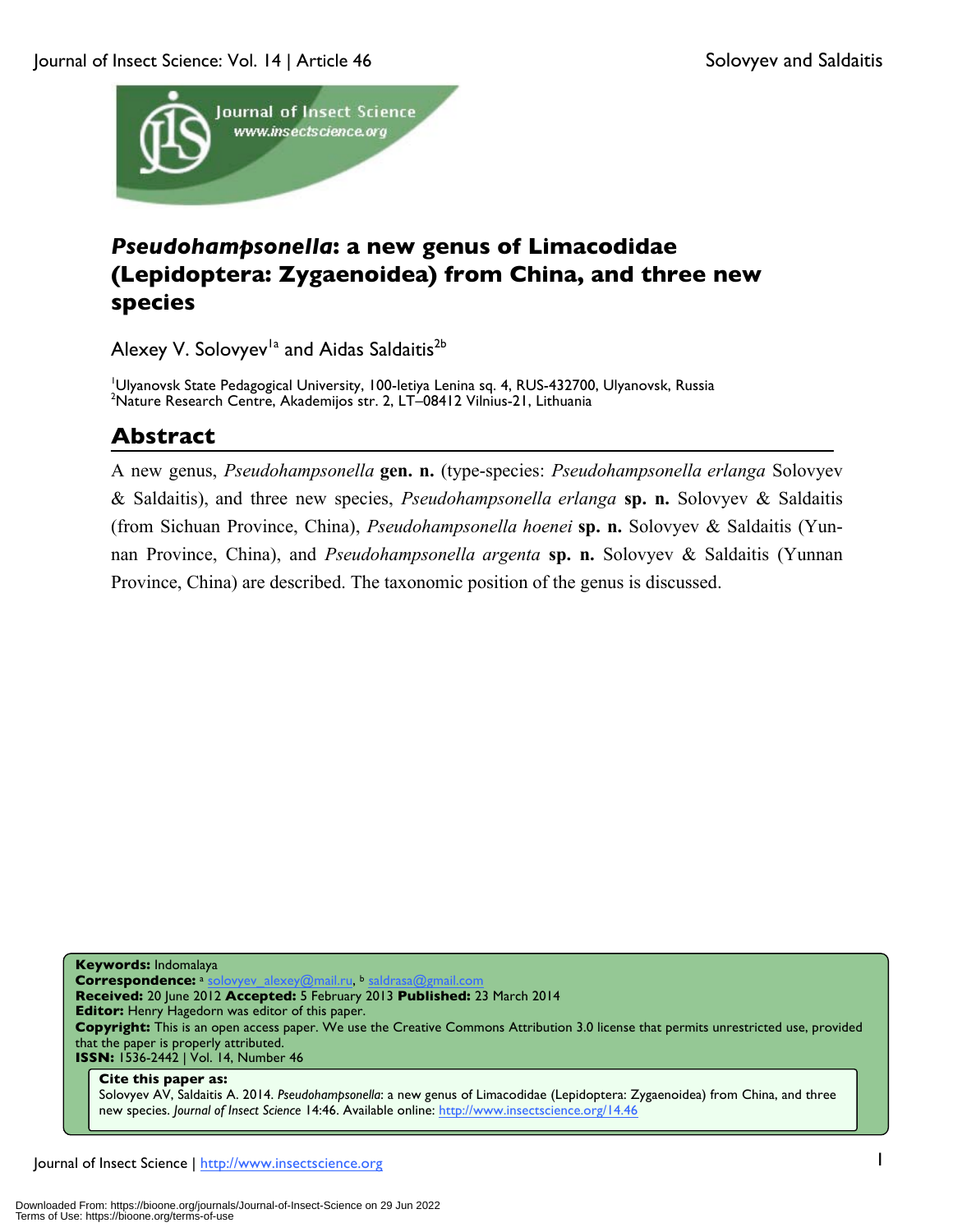#### **Introduction**

During ongoing Southeast Asian Limacodidae research, three new species that cannot be attributed to any known limacodid genus because of the modified external and genital characters (Figures 1–5, 10–23) were recognized. Externally, these species somewhat resemble some species of *Hampsonella* Dyar, 1898 (type-species: *Parasa dentata* Hampson, 1893) (Figures 6, 7), *Caissa* Hering, 1931 (type-species: *C. caissa* Hering, 1931) (Figure 8), and *Pseudocaissa* Solovyev & Witt, 2009 (type-species: *P*. *apiata* Solovyev & Witt, 2009) (Figure 9), but morphologically are quite different from all of them, showing a high level of morphological modifications that cannot be associated with any limacodid genus, so a new genus is proposed for them here.

## **Materials and Methods**

The material examined was collected during June and July 1935; July 1937; May, June and July 1999; July 2004; July 2009; and August 2011, using artificial light. Taxonomic nomenclature used in this study was developed with reference to taxonomical experts and relevant literature (Holloway 1986; Holloway et al. 1987; Epstein 1988, 1996; Solovyev and Witt 2009; Wu and Fang 2008; Wu and Fang 2009).

Digital images were made using a Nikon (www.nikon.com) Coolpix 5400 camera, a Canon (www.canon.com) EOS 450D camera with reversed lens Canon EF-S 18–55 mm and a binocular microscope MBS-9. The images were improved and prepared for publication using Corel Draw 15 and Corel Photo-Paint 15 (www.corel.com).

The genitalia of both sexes were examined using standard methods. Abdomens were

macerated in a heated 10% aqueous alkali solution for 10 minutes before genitalia were dissected with a micro-forceps. The separated aedeagus and complete female genitalia were stained with Evans blue dye (0.1% aqueous) for five minutes prior to being mounted in Euparal and labeled.

Molecular analyses of two specimens were performed at the Canadian Centre for DNA Barcoding, University of Guelph, under the project LIMBC of BOLD (www.boldsystems.org). The sequences were aligned using Mega 5 with integrated ClustalW (www.ebi.ac.uk/Tools/msa/clustalw2). The pairwise distances were calculated in Mega 5 (www.megasoftware.net) (Tamura et al. 2011) using Distance Estimation analysis with the following criteria: transitions and transversions included, all positions of codons are used, and number of differences model.

## **Nomenclature**

This publication and the nomenclature it contains have been registered in ZooBank. The LSID number is:

urn:lsid:zoobank.org:pub:23E8ACD1-60E2- 4971-9275-3656B60D86B5.

It can be found online by inserting the LSID number after www.zoobank.org/.

#### **List of Abbreviations**

AFM: Alessandro Floriani – Milan, Italy BOLD: The Barcode of Life Data System (www.boldsystems.org) BMNH: Natural History Museum – London, United Kingdom CAS: research collection of Alexey V. Solovyev – Ulyanovsk, Russia LIMBC: a project within BOLD, 'DNA barcoding Limacodidae moths' MWM: Museum Witt – Munich, Germany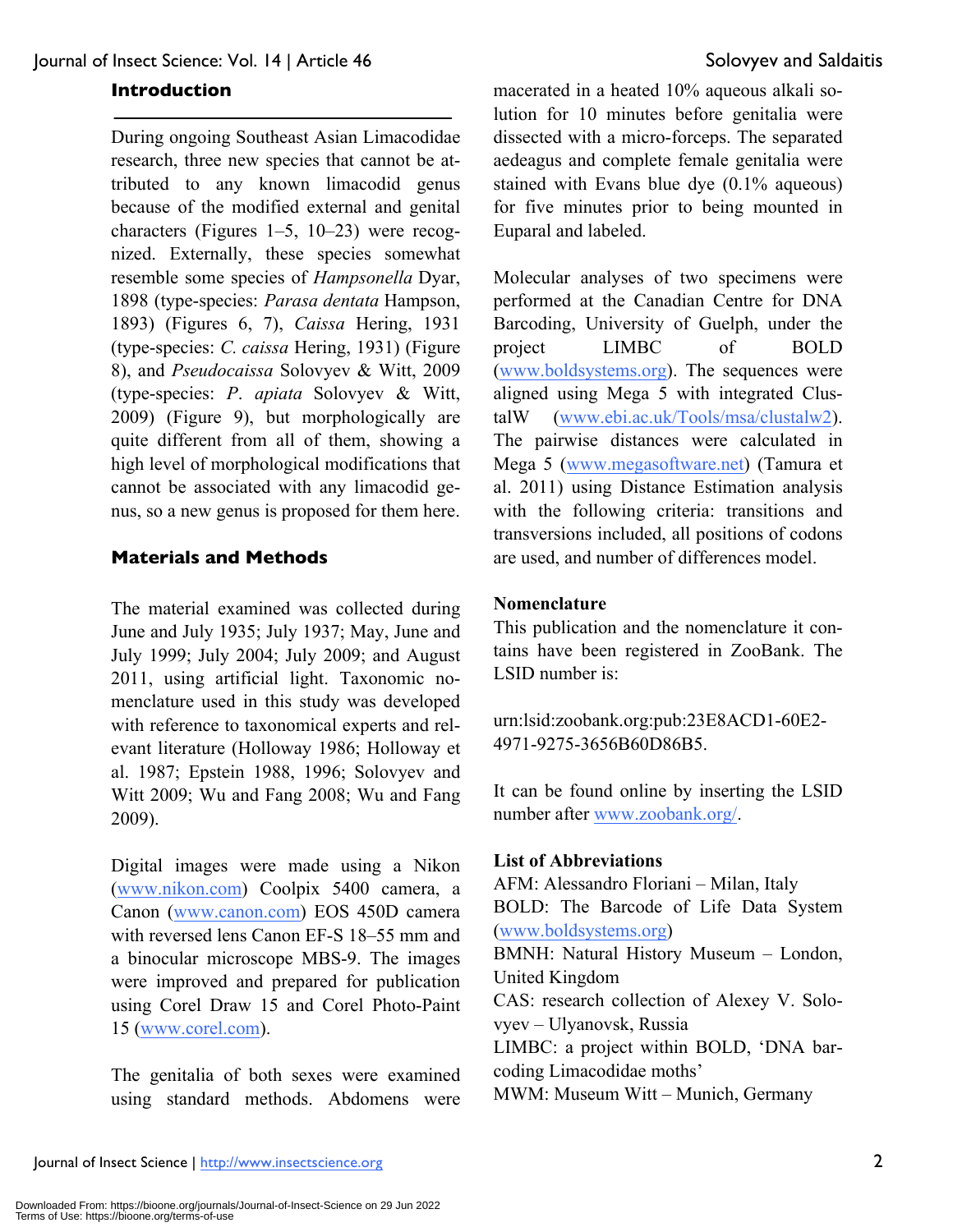NRCV: Nature Research Centre – Vilnius, Lithuania ZFMK: Zoologisches Forschungsmuseum Alexander Koenig – Bonn, Germany

## **Systematic accounts**

## *Pseudohampsonella* **Solovyev & Saldaitis, gen. n.**

Type species: *Pseudohampsonella erlanga* **sp. n.** designated herein. (Figures 1–5, 10–23)

**Male** (Figures 1, 3, 4, 10, 11): The forewing costal margin length is 9.5–13.0 mm. The antennae are filiform, serrate, and somewhat flattened. The galea is short, as long as the first segment of the labial palp or slightly longer. The prothorax is brown; remainder of thorax is whitish grey with sparse dark brown scales. The forewing is ochre brown with a speckled spotty pattern including zigzag-like, weakly defined dark brown antemedial fascia bordered distally by diffused white or silver scales, postmedial and subterminal fasciae, and a terminal pale area; the postmedial fascia consists of rounded whitish spots, spot in discal area is usually distinct; the forewing pale terminal area reaches proximally 3/4 of the costa almost to the tornus, with a characteristic small brown streak near the costa; the forewing fringe is brown, with tufts of white scales; the hindwings are ochre brown, with diffuse brown streak near the tornus, with pale terminal wing area and pale fringe; abdomen ochre brown. The hind tibia bears four spurs. In forewing venation, the vein R1 is curved; R3+R4 form a common stem; the vein R5 is branched from R3+R4; the medial stem is undivided; the vein CuA2 is curved (Figure 10). In hindwing, the vein Sc+R1 and radial stem are anastomosed basally; the medial stem is undivided; the veins Rs and M1 form a long

common stem (Figure 11); the frenulum is developed.

**Female** (Figures 2, 5): The forewing costal margin length is about 13.0 mm. The antennae are filiform, not serrate. The females are almost undistinguishable from the males by the forewing pattern and coloration, but usually somewhat dull.

**Male genitalia** (Figures 12–19): Strongly modified; the uncus is long, deeply divided into a pair of pincer-like lobes. The gnathos is reduced and represented by weak, sclerotized tape; the tuba analis is tubular, sclerotized ventrally. The juxta is small, triangle-like. The valvae are broad proximally and very slender, horn-like distally, with chaeta in tornus. The saccus is short. The aedeagus is almost straight, gradually curved, with longitudinal incision in lateral surface in distal 1/3–2/3 of aedeagus (Figures 17–19: *LI*).

**Female genitalia** (Figures 20–23): The ovipositor lobes are flattened, somewhat elongated; the  $8<sup>th</sup>$  abdominal segment with elongated, finger-shaped, membranous lateral lobes (Figure 21: *LL*); the vaginal plate is spinulate. The antrum is broad, well developed, and strongly sclerotized. The ductus bursae is slightly spiraled, with two medial, slender, strongly sclerotized, longitudinal ribbons (Figures 20, 21: *RDB*). The corpus bursae is rounded, with small area of stellate signa (Figures 22, 23).

**Diagnosis:** The new genus is well distinguished externally from all known Limacodidae by the modified spotty wing pattern, though this bears some resemblance to that of species of *Caissa* and *Pseudocaissa.*  However, the antemedial fascia of *Pseudohampsonella* is different, irregularly dentate throughout, with a more prominent indenta-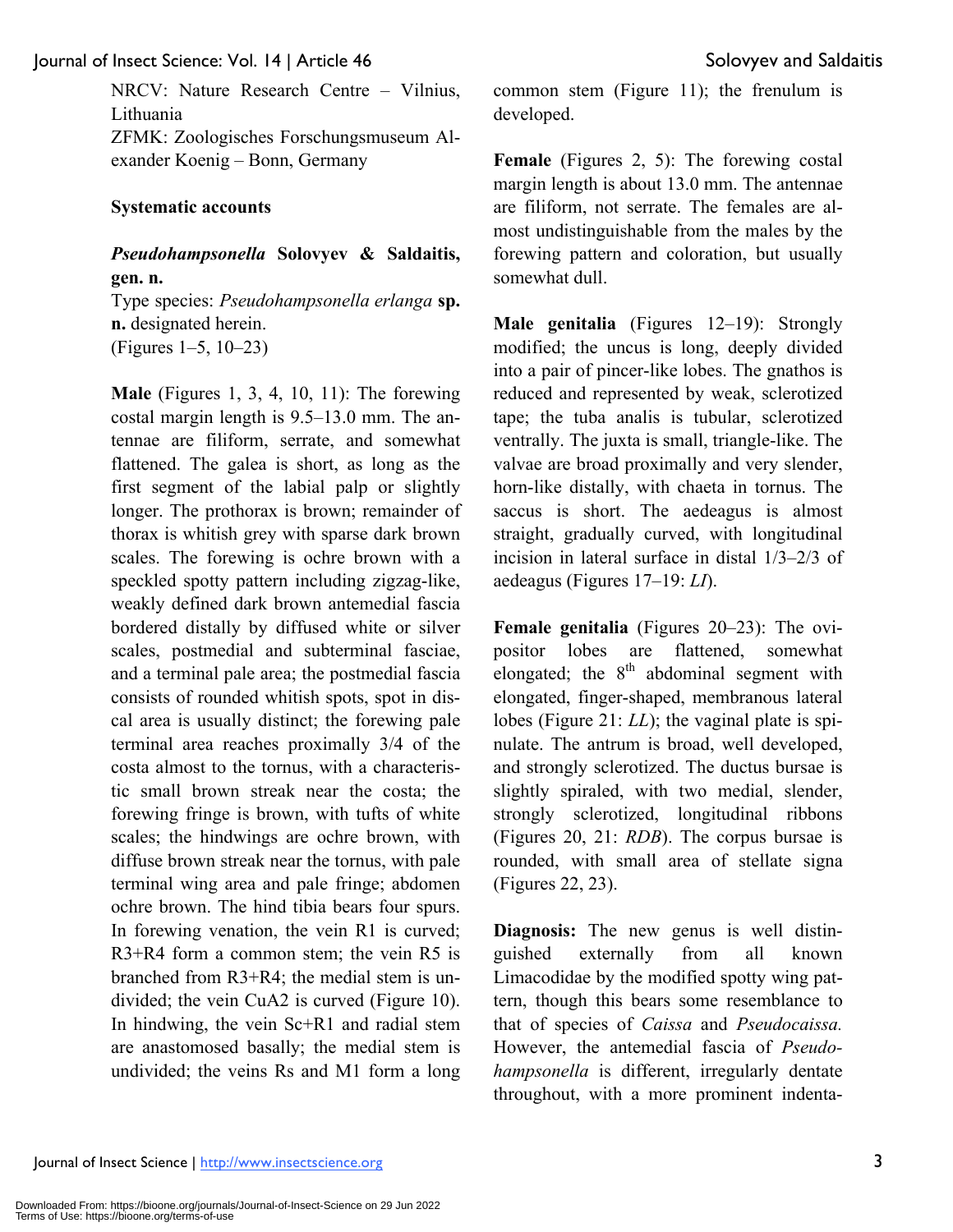tion at one third from the dorsum (it is straight in *Caissa* and *Pseudocaissa*); the compact pale spot is forever developed in the forewing discal area of *Pseudohampsonella*. The compact, small dark spot situated near the hindwing tornus that is highly diagnostic for *Caissa* and *Pseudocaissa* (Figures 8, 9) is absent in *Pseudohampsonella*. Several members of the genus *Hampsonella* (e.g. *H. arizana* (Wileman, 1916), Figure 7) are found to be externally similar to *Pseudohampsonella* by the speckled forewing pattern and dentate antemedial fascia, but the pattern in *Pseudohampsonella* is spotty, and the antemedial fascia has a characteristic prominent dent in the lower part. The male genitalia of *Pseudohampsonella* are mostly diagnostic and extremely modified, unusually within the Limacodidae. The uncus is divided into two horn-like lateral lobes (Figures 12–16), the gnathos is reduced to a small tape, the tuba analis is sclerotized ventrally, the valvae are broad proximally and very slender, horn-like distally, without saccular processes, and the aedeagus is dissected (incised) laterally in the distal part (Figures 17–19). The female genitalia are unlikely for *Caissa* and *Hampsonella* characterized by two well developed and strongly sclerotized longitudinal ribbons in the ductus bursae.

**Species composition:** *P. erlanga* **sp. n.**, *P. hoenei* **sp. n.**, and *P. argenta* **sp. n.**

**Bionomics:** All species included in the genus are known from China at elevations of 2100– 4000 m a.s.l., univoltine. The biology of its members requires additional study. Immature stages are unknown.

**Molecular data:** The data was obtained for two species, *P. erlanga* **sp. n.** (LIMBC391- 11) and *P. hoenei* **sp. n.** (LIMBC390-11), and consists of a fragment of COI-5P with a length of 658 bp, which is used in DNAbarcoding of species (Hebert et al. 2003). The two species differ by 6.4% (see Appendix for full data).

**Etymology:** The genus is named in connection with its similarity to the genus *Hampsonella*, using the prefix "pseudo" meaning "false" in Latin.

## *Pseudohampsonella erlanga* **Solovyev & Saldaitis, sp. n.**

(Figures 1, 2, 12, 13, 17, 20, 22)

**Male** (Figures 1, 10, 11): The forewing length is ca. 10.0–13.0 mm. General characteristics are as in the generic account. The thorax is white, with sparse dark brown scales, and a dark brown prothorax. The forewing pattern is typical for the genus; the postmedial fascia bears white rounded spots and white discal spot; the forewing fringe is brown, with rare tufts of white scales; the hindwings are ochre brown, with yellowish fringe and diffuse brown streak near the tornus.

**Female** (Figure 2): The forewing length is ca. 14.0 mm. The antennae are filiform, not serrate. The females are almost not distinguishable from the males by the forewing pattern and coloration, however somewhat dull.

**Male genitalia** (Figures 12, 13, 17): The uncus is bilobed, longer than the valva; each lobe is very slender, horn-shaped, curved, and long (Figures 12–13). The gnathos is reduced and represented by the sclerotized tape connecting bases of uncus lobes. The valvae are widened proximally, very slender distally, and somewhat claw-shaped apically; the tornus of the valvae is covered with long chaeta. The juxta is triangle-shaped with deep medial incision. The saccus is short. The aedeagus is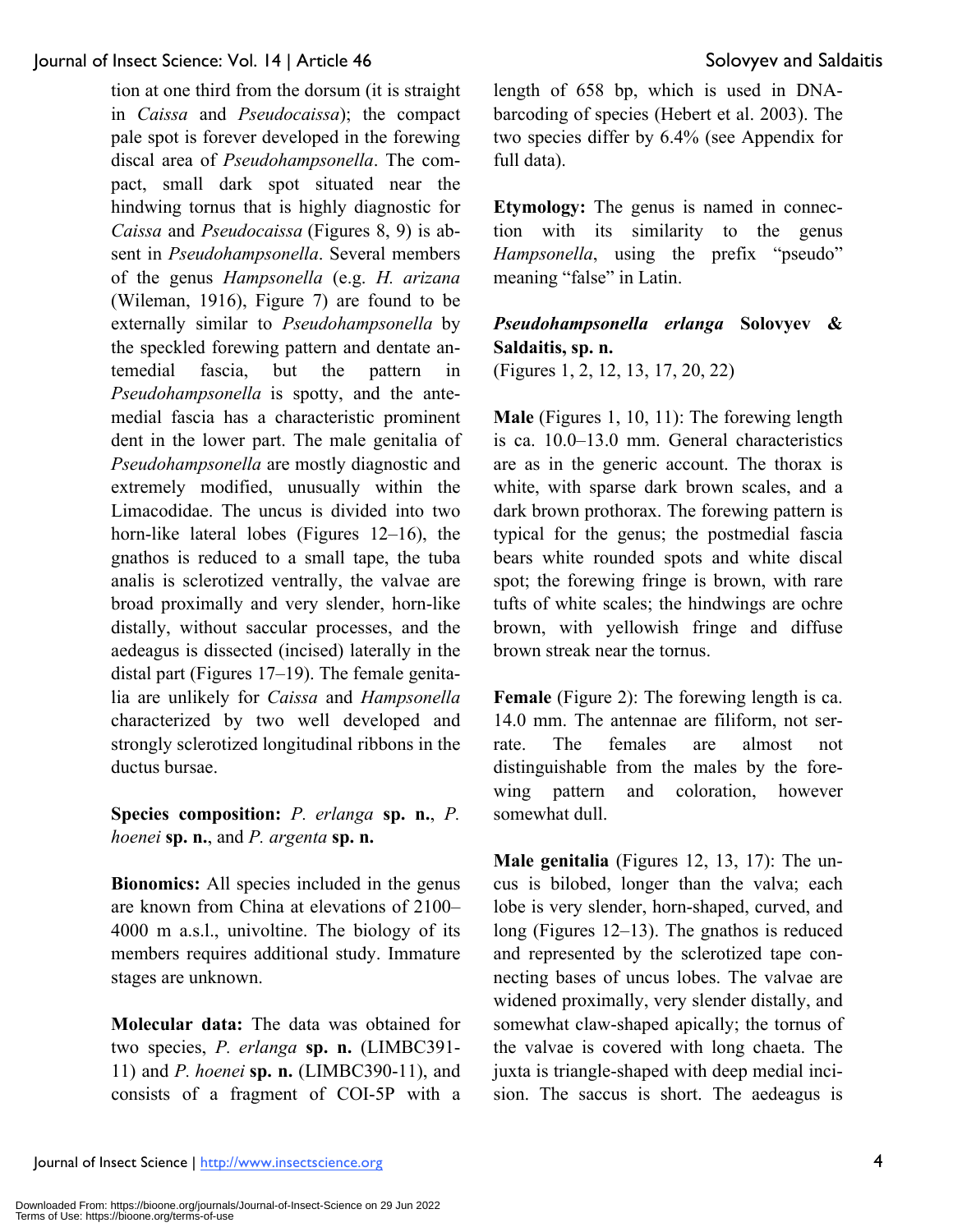slightly curved, somewhat longer than the valvae, tubular, with deep longitudinal incision on the lateral surface running from the aedeagus apex to its basal 1/3 (Figure 17).

**Female genitalia** (Figures 20, 22): The ovipositor lobes are flattened, ovoid (Figure 20). The anterior apophyses are short, triangular (Figure 20: AA); the posterior apophyses are long and slender (Figure 20: PA). The vaginal plate is spinulate. The antrum is short, strongly sclerotized. The ductus bursae is slightly spiraled, with pair of medial strongly sclerotized longitudinal ribbons. The corpus bursae is ovoid, with small area of stellate signa (Figure 22).

**Holotype:**  $\circled{}$  (Figure 1), 'China / Sichuan | Erlangshan Mts. | E Luding, 2560 m | 19– 23.VII.2004 | leg. S Murzin | Museum Witt' (in MWM, slide 11472).

**Paratypes:** 4♂♂, as holotype (in MWM, slide 12318); 2♂♂, 1♀, China, Sichuan, Daxue Shan Mts (S), 80 km W Mianning, 28º34'N, 102ºE, 2750 m, 7–8.VII.1999, leg. Sinaev & Plutenko (in MWM, slides 17926  $(\text{A})$ , 20296  $(\mathcal{Q})$ ); 1 $\Diamond$ , China, Sichuan, Daxue Shan Mts (S), 80 km W Mianning, 28º34'N, 102ºE, 7– 8.VII.1999, leg. Sinaev & Plutenko (in MWM);  $5\textcircled{3}\textcircled{3}$ , China, W. Sichuan, Kangding evn. 3000 m, 29º53'N, 101º55'E, 13.VII.2009, leg. I. & A. Floriani (in AFM, NRCV, slides 10-08, 10-14);  $1\delta$ , as previous (in MWM);  $1\delta$ , China, W. Sichuan, road Ya'an / Kangding, Erlang Shan Mt., 29°51'N, 102º18'E, 2100 m, 12.VII.2009, leg. I. & A. Floriani (in AFM);  $1\delta$ , as previous (in MWM);  $1\delta$ , China, W. Sichuan, road Yaan / Kangding, Erlang Shan Mt., 29º87.340'N, 102º30.970'E, 2200 m, 02.VIII.2011, leg. A. Floriani (in AFM, slide LIMAC-12-01).

**Diagnosis:** Externally the species clearly differs from *P. argenta* **sp. n.** (Figures 4, 5) by the absence of silver scales on forewings and well-expressed antemedial fascia, and from *P. hoenei* **sp. n.** (Figure 3) by its rounded white spots forming postmedial fascia. The male genitalia are diagnostic. They are somewhat similar to *P. hoenei* **sp. n.** (Figures 14, 15) as the small base of the uncus bears very slender horn-like lobes (the width of the lobe is less than half the width of the aedeagus). *P. erlanga* **sp. n.** is distinguished from *P. hoenei* **sp. n.** by the uncus lobes which are distinctly longer than the valvae, the proximal part of the valvae being more ovoid, not squareshaped, without distinct tornal corners and the distal part of the valvae are not sickle-shaped. The female genitalia are distinguished from those of *P. argenta* **sp. n.** (Figure 21) by longer ductus bursae, smaller field of stellate signa in corpus bursae, shorter antrum. The females of the rest congener, *P. hoenei* **sp.n.**, are unknown.

**Bionomics and distribution:** Only known from one generation in the Erlang Shan and Daxue Shan Mountains in the Kangding area of China's Sichuan Province on the east edge of the Tibetan plateau. Most specimens were collected in July at elevations ranging from 2100 to 3000 m a.s.l. in a mountainous virgin mixed forest habitat dominated by various broad-leaved trees such as oaks (*Quercus dentata*, *Q. glauca*), poplars (*Populus cathayana*, *P. simonii*), elm (*Ulmus parvifolia*), rhododendrons (*Rhododendron brachycarpum*, *R. dauricum*), and bamboos (*Phyllostachys* spp., *Borinda* spp., *Fargesia* spp.).

**Molecular data:** See generic description and Appendix.

**Etymology:** The name is toponomical.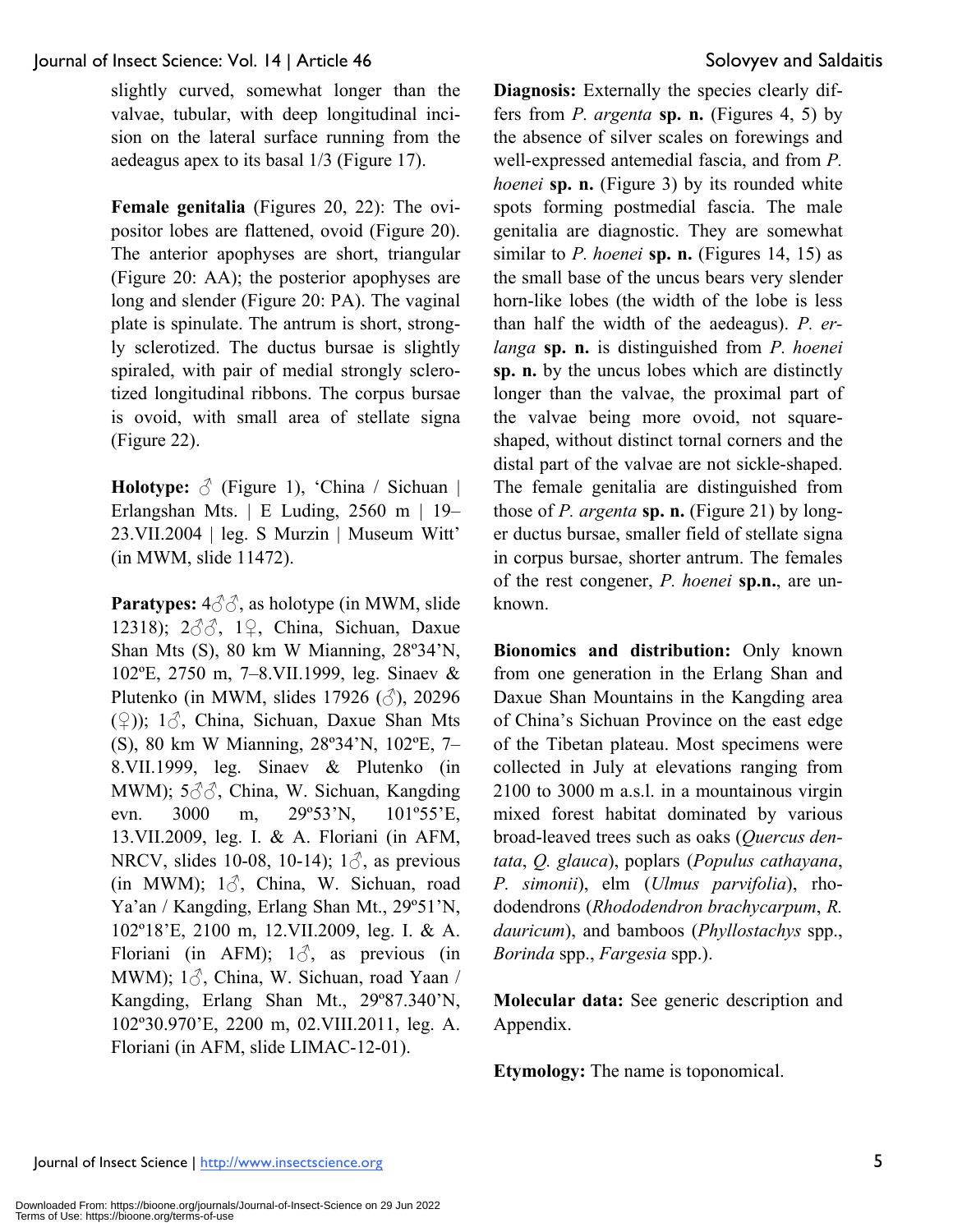## *Pseudohampsonella hoenei* **Solovyev & Saldaitis, sp. n.**

(Figures 3, 14, 15, 18)

**Male** (Figure 3) : The forewing length is ca. 10.0–12.5 mm. General characteristics are as given in the description of the genus. The thorax is yellowish–pale-gray, with sparse dark brown scales; the tegulae are dark brown apically. The forewings' antemedial fascia is dark brown, with external border of whitish grey scales; the postmedial fascia is dentate, without distinct rounded spots; the terminal forewing area is pale, with proximal border running from 3/4 costa to the tornus, with dark brown streak on the costa; the forewing fringe is brown, with sparse tufts of white scales.

## **Female:** Unknown.

**Male genitalia** (Figures 14, 15, 18): The uncus is bilobed, horn-shaped, and similar in length to the valva; each lobe is very slender and irregularily curved (Figures 14, 15). The gnathos is reduced to sclerotized tape connecting both lobes of the uncus. The juxta is triangle-shaped with deep medial incision. The valvae are square-shaped proximally, with distinct tornal corner covered with long chaeta and sickle-shaped, very narrow distally. The saccus is short. The aedeagus is slightly curved, with longitudinal incision running from aedeagus apex to basal third (Figure 18).

**Holotype:** ♂ (Figure 3), [China, Yunnan] 'Likiang ca. 3000 m | Prov. Nord-Yuennan | 4.7.1935. H. Höne' (in ZFMK, slide 10-15).

**Paratypes:**  $1\delta$ , as holotype, but, 4000 m, 27.VI.1935 (in ZFMK);  $1\delta$ , as holotype, but 4000 m, 4.VII.1935 (in ZFMK);  $1\delta$ , as holotype, but 3000 m, 6.VII.1935 (in ZFMK);  $1\delta$ , as holotype, but 4000 m, 29.VI.1935 (in

ZFMK);  $1\delta$ , A-tun-tse (N. Yuennan), ca. 4000m, 24.VII.1937, H. Höne (in ZFMK); 13, Li-Kiang, (China), Provinz Nord-Yuennan, 21.VI.1935, H. Höne (in MWM, slide 17927); 3♂**♂**, China, N. Yunnan, road Xinngcheng / Zhongdian, 28º32'N, 99º49'E, 3500 m, 18.VII.2009, leg. I. & A. Floriani (in AFM, NRCV, slides 10-09; 10-12); 2♂**♂**, as previous (in MWM); 6♂**♂**, China, N. Yunnan, road Zhongdian / Lijiang, 27º28'N, 99º53'E, 3000 m, 19.VII.2009, leg. I. & A. Floriani (in AFM, NRCV).

**Diagnosis:** Externally the species is distinguished from the rest of its congeners by the dentate postmedial fascia, which is without rounded whitish spots, and from *P. argenta*  **sp. n.** (Figure 4) by the absence of silver scales on forewings and dark brown antemedial fascia. The male genitalia are similar to those of *P. erlanga* **sp. n.** (Figures 12, 13), as both species have an uncus with a smaller base and narrow uncus lobes, but in *P. hoenei* **sp. n.** the length of the lobes of the uncus is similar in the length to the valva, the base of valva is rather square-shaped, with a distinct tornal corner, not ovoid as in *P. erlanga* **sp. n.**

**Bionomics and distribution:** Only known from a few localities in the northern part of Yunnan Province on the east edge of the Tibetan plateau. This high mountain new species was collected in late June and throughout July at elevations ranging from 3000 to 4000 m a.s.l. in virgin mixed forest with swampy and mossy meadows. The habitat is dominated by various species of *Alnus*, *Prunus*, *Quercus*, *Rhododendron*, *Abies*, different species of small bamboos, and other smaller shrubs and ferns.

**Molecular data:** See generic description and Appendix.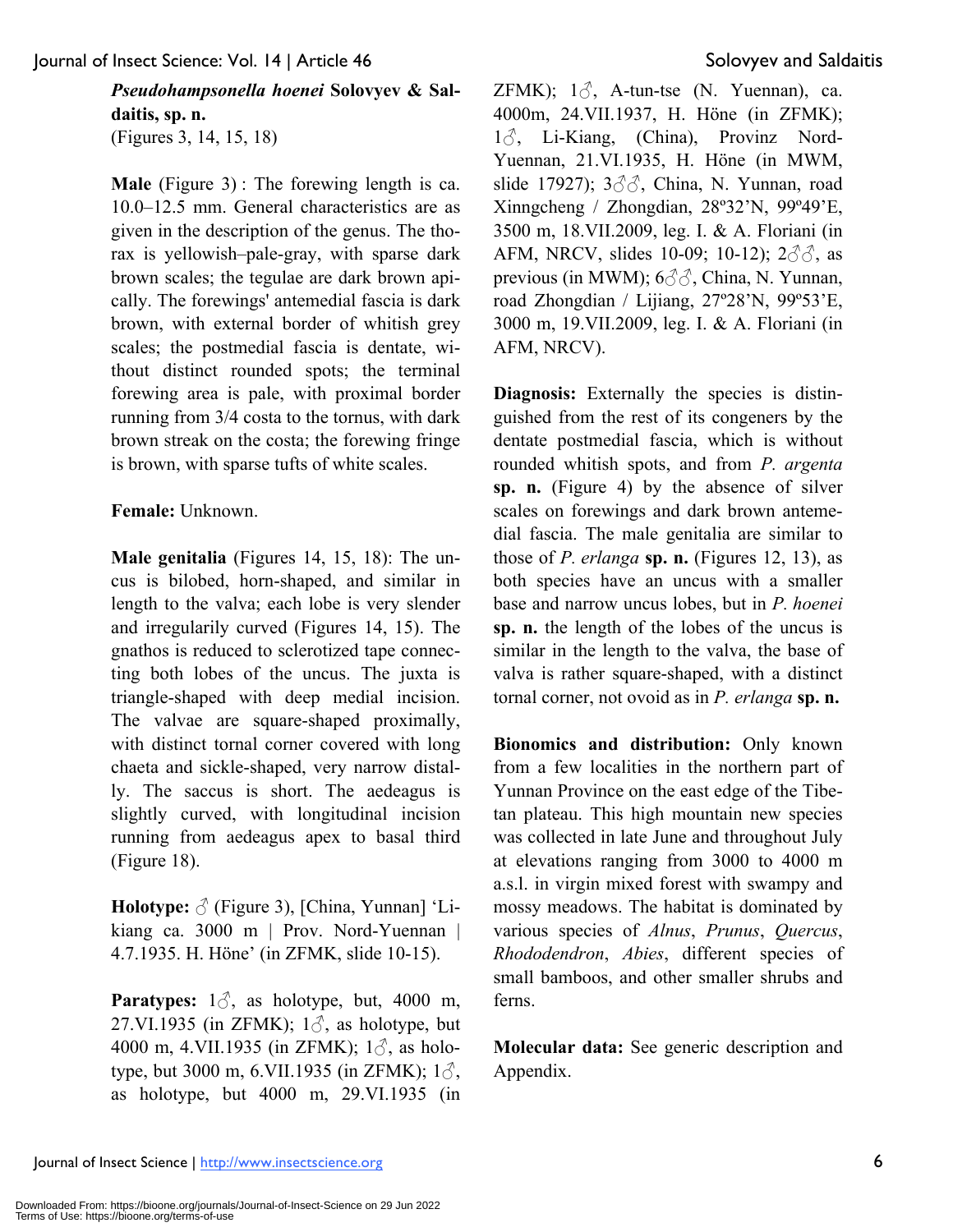**Etymology:** The species is named after Mr. H. Höne, the collector of the holotype, and several paratypes of this species.

## *Pseudohampsonella argenta* **Solovyev & Saldaitis, sp. n.**

(Figures 4, 5, 16, 19, 21, 23)

**Male** (Figure 4): The forewing length is ca. 9.5–10.5 mm. The thorax is yellowish pale grey, with sparse dark brown scales. The forewing basal area is not well expressed. The antemedial fascia is not well developed, zigzag, dark brown, with sparse silver scales. The postmedial fascia consists of a series of ochre rounded spots; the discal spot is rounded, yellowish grey. The terminal forewing area is grey, with proximal border running from 3/4 costa almost to the tornus (approximately to the vein CuA1), with dark brown streak on costa. The forewings have silver spots in the region of terminal fascia; forewing fringe is brown, with rare tufts of white scales.

**Female** (Figure 5): The forewing length is ca. 13.0 mm. The antennae are filiform, not serrate. The females are almost not distinguished from the males by the forewing pattern and coloration, however they are slightly duller.

**Male genitalia** (Figures 16, 19): The uncus bilobed, with wide base, pincers-like, curved, longer than the valva, horn-shaped, strongly sclerotized, and very robust; basal width of each lobe is similar to aedeagus in width (Figure 16). The gnathos is reduced to a weakly developed sclerotized tape; the tuba analis is sclerotized ventrally. The valvae are weakly sclerotized, wide and rounded in proximal half, and strongly sclerotized, very narrow and acute apically, claw-shaped in its distal half. The juxta is small, with deep medial incision. The aedeagus is tubular, slightly curved, with longitudinal deep incision in lateral surface, running from the aedeagus apex to distal twothirds (Figure 19).

**Female genitalia** (Figures 21, 23): The ovipositor lobes are flattened, ovoid (Figure 21). The posterior apophyses are long and slender (Figure 21: PA); the anterior apophyses are short, triangular (Figure 21: AA). The vaginal plate is spinulate. The  $8<sup>th</sup>$  abdominal segment has elongated, finger-shaped, membranous lateral lobes (Figure 21: LL). The antrum is strongly sclerotized, wide. The ductus bursae is slightly spiraled, with a pair of medial strongly sclerotized longitudinal ribbons. The corpus bursae is ovoid, with small area of stellate signa (Figure 23).

**Holotype:**  $\circled{}$  (Figure 4), 'China / Yunnan – prov. (NW) | Dali Bai autonom. pref.; Yunlong | county; Fengshuining – Mts., 2460 m | - -----13 km N Coajian ---- | 10–20.V.1999; 25, 46ºN / 99, 06ºE | leg. / ex. coll. Dr. R. Brechlin | Museum Witt' (in MWM, slide 12332) ['Coajian' – original misprint in the holotype label, should be read as 'Caojian'].

**Paratypes:** 1♂, as holotype; 3♂♂, 1♀, China, Yunnan, 13 km N Caojian, Fengshuining Mts., Yunlong, 25º46'N, 99º06'N, 2460 m, 20.V–9.VI.1999, leg. local collector (in MWM, slides 11484 ( $\Diamond$ ) & 12317 ( $\Diamond$ )); 1 $\Diamond$ , China, Yunnan, 13 km N Caojian, Fengshuining Mts., 25º46'N, 99º06'E, 2460 m, 10– 20.V.1999, leg. Dr. Brechlin (in MWM);  $1\delta$ , China, Yunnan, 13 km N Caojian, Yunlong, Fengsuining Mts, 2460 m, 20.V–9.VI.1999, leg Dr. Ronald Brechlin (in MWM).

**Diagnosis:** Externally the species is distinguished from its congeners (Figures 1–3) by the presence of silver scales in the antemedial and terminal fasciae and poorly-expressed proximal area of the forewings and brown antemedial fascia. The male genitalia clearly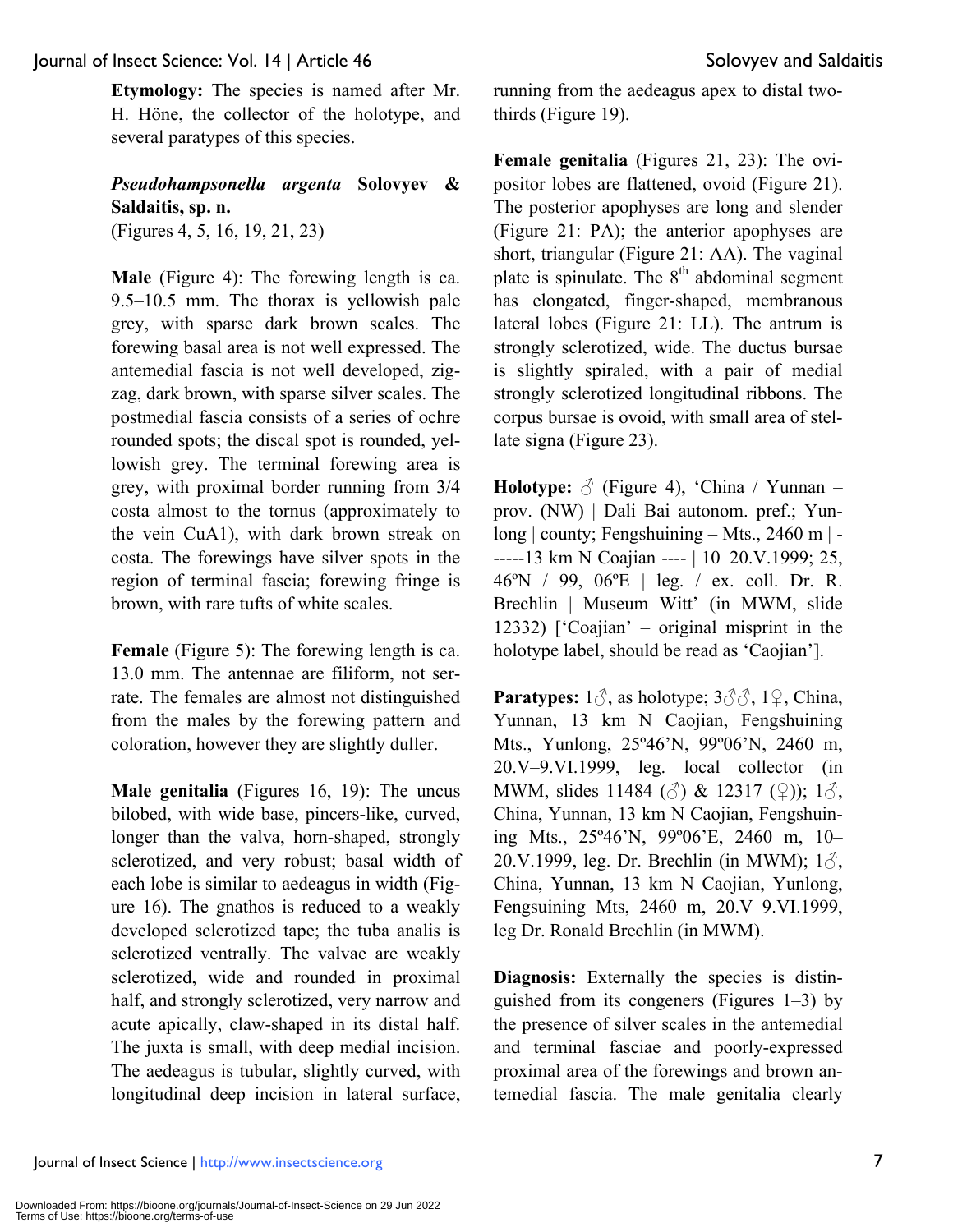distinguish this species (Figure 16); uncus very robust, with large and wide base (width of uncus is diagnostically much larger than basal width of valva) and wide horn-like lobes (their width is similar to that of aedeagus); base of the valva rather rounded; distal part of the valva strongly sclerotized and clawshaped. The female genitalia are somewhat different from those of *P. erlanga* **sp. n***.* (Figure 20); the species *P. argenta* **sp. n.** is characterized by longer antrum, shorter ductus bursae, larger area of stellate signa in corpus bursae; unfortunately females of *P. hoenei* **sp. n.** are unknown, and their diagnostic characters in female genitalia are not known.

**Bionomics and distribution:** Only known from a few localities in China's Yunnan Province on the east edge of the Tibetan plateau. It is a mountain species (known only from the altitude of 2460 m a.s.l.), with adults observed from mid-May to early June.

**Etymology:** The species name derives from the Latin word "argentum" for silver, which is the color of the forewing scales unique to members of the genus.

## **Discussion**

The genus *Pseudohampsonella* **gen. n.** can be associated with the stellate-signa group (sensu Holloway 1986; Holloway et al. 1987) or *Apoda* group (sensu Epstein 1988, 1996); these groups were designated independently for Old World and New World taxa respectively, but together are probably monophyletic. The stellate-signa group includes the genera *Altha* Walker, 1862; *Apoda* Haworth, 1809; *Arabessa* Solovyev & Witt, 2009; *Atosia* Snellen, 1900; *Austrapoda* Inoue, 1982, *Barabashka* Solovyev & Witt, 2009; *Belippa* Walker, 1865; *Caissa* Hering, 1931; *Ceratonema* Hampson, 1893; *Chalcocelis* Hampson, 1893;

*Chalcoscelides* Hering, 1931; *Cheromettia* Moore, 1883; *Demonarosa* Matsumura, 1931; *Fignya* Solovyev & Witt, 2009; *Flavinarosa* Holloway, 1986; *Hampsonella* Dyar, 1898; *Heringarosa* Holloway, 1986; *Heterogenea* Knoch, 1783; *Hoyosia* Agenjo, 1972; *Kitanola* Matsumura, 1925 ; *Mediocampa* Inoue, 1982; *Nagoda* Moore, 1887; *Narosa* Walker, 1855 s. str. (including subgenus *Penicillonarosa* Strand, 1916); *Pectinarosa* Holloway, 1987; *Pseudocaissa* Solovyev & Witt, 2009; *Quasinarosa* Solovyev & Witt, 2009; *Saccurosa* Holloway, 1986; *Sansarea* Solovyev & Witt, 2009; and *Trichogyia* Hampson, 1894. Some of their species are illustrated on Figures 6–9 and 22–34, and their morphology is already described in Holloway 1986; Holloway et al. 1987; Solovyev and Witt 2009; Wu and Fang 2008; and Wu and Fang 2009. The *Apoda* group includes the genera *Apoda* Haworth, 1809 (Figures 30, 31, 36); *Heterogenea* Knoch, 1783; *Lithacodes* Packard, 1864; *Packardia* Grote & Robinson, 1866; and *Tortricidia* Packard, 1864 (Epstein 1996).

The morphology of both stellate-signa and *Apoda* groups is characterized by the presence of an elongate, somewhat elliptical field of small, rounded, stellate-spined signa in female corpus bursae (Figures 33–36), which is also found in *Pseudohampsonella* (Figures 22, 23). However, the *Apoda* group is characterized by the veins Rs and M1 in the hindwings separated by a perpendicular or oblique cross vein at the end of the discal cell (Epstein 1996); on the contrary, in *Pseudohampsonella* (as in many other members of stellate-signa group, including *Caissa* and *Hampsonella*), the veins Rs and M1 in the hindwing form a stalk. The male antennae of the members of both groups are usually filiform. In most of the genera the forewings bear transverse antemedial and subterminal fasciae (Figures 6–9), forming an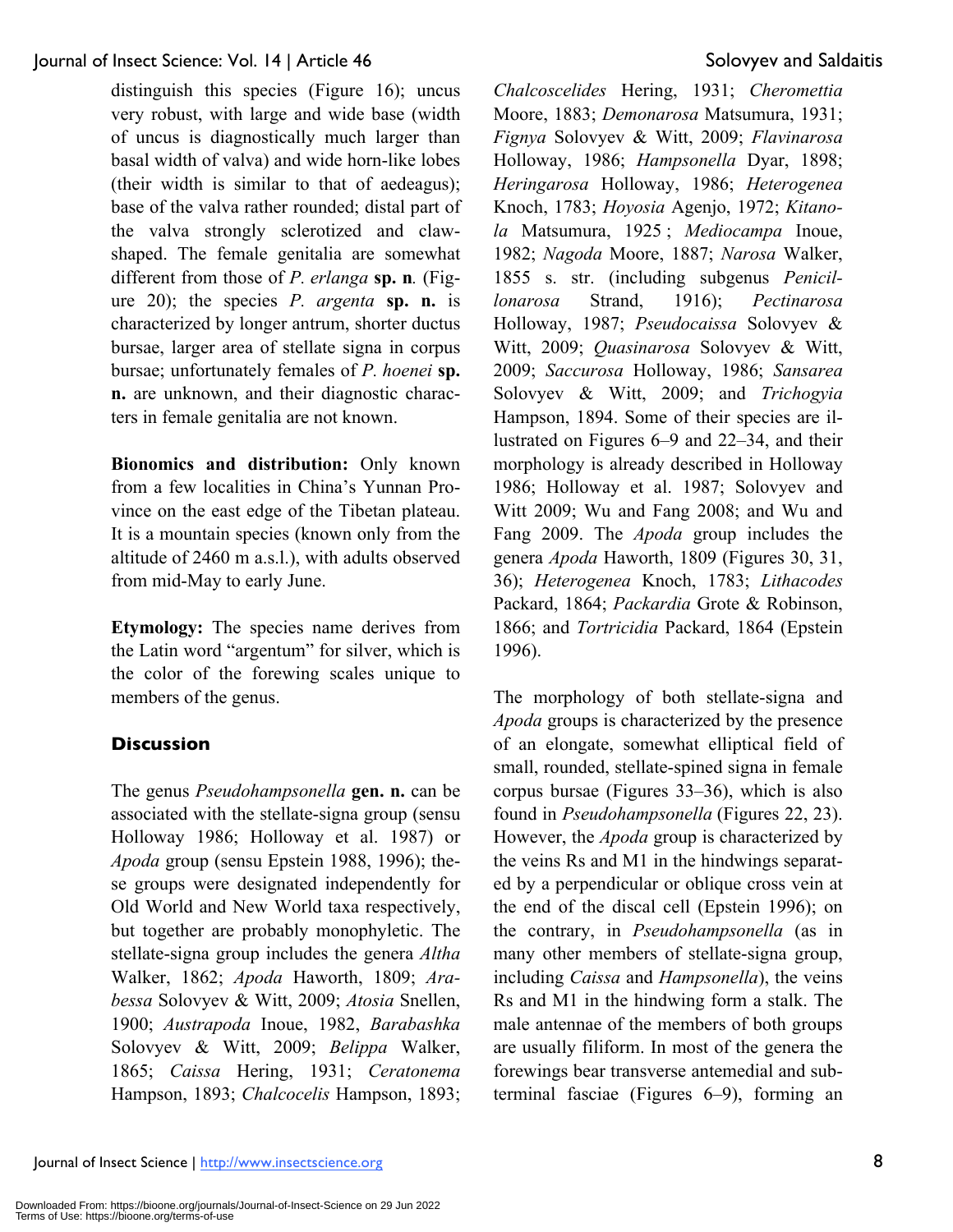"arcuate" pattern; however, it is distinctly deviant in *Pseudohampsonella* and remotely similar to that of some members of *Caissa, Pseudocaissa*, and *Hampsonella*, as it noted in generic diagnosis; *Pseudohampsonella* differs from the latter by a rather spotted forewing pattern, irregularly dentate antemedial fasciae bearing a large prominent dent in the lower part, with compact pale spot in the discal area.

The male genitalia of stellate-signa and *Apoda* groups are diverse (Figures 24–32); however, they are usually only slightly modified in comparison with other most Limacodidae, with uncus entire, gnathos only very rarely reduced, simple, elongate valvae without spurlike distal portion; aedeagus is without large lateral incision as in *Pseudohampsonella*. The male genitalia of *Pseudohampsonella* are quite different from all known members of the groups and worldwide Limacodidae, with uncus divided into two horn-like lobes, short and spur-like distally valvae, aedeagus with large longitudinal incision. The ductus bursae in the female genitalia of *Pseudohampsonella* **gen. n.** has a pair of medial, longitudinal, and strongly sclerotized ribbons (most other members of the stellate-signa and *Apoda* groups usually have at least only one ribbon or the ribbon is not developed). The larvae of the groups are smooth, without scoli. Most probably the larva of *Pseudohampsonella* **gen. n.** is also smooth.

Thus, the genus *Psudohampsonella* **gen. n.** represents a particularly strongly modified lineage within the stellate-signa and *Apoda* groups, and indeed within the Limacodidae generally.

## **Acknowledgments**

We deeply appreciate Dr. Thomas J. Witt and Dr. Wolfgang Speidel (both from MWM,

Munich, Germany), Dr. Dieter Stüning (from ZFMK, Bonn, Germany), Mr. Martin Honey and Mr. Geoff Martin (both from BMNH, London, United Kingdom) for their support during examination of their collections and hospitality during visits. We sincerely thank Prof. Dr. Vadim V. Zolotuhin and Dr. Povilas Ivinskis (from NRCV, Vilnius, Lithuania) for their valuable advice. We are much obliged to Dr. Rodolphe Rougerie (Canadian Centre for DNA Barcoding, Ontario, Canada) for his support and advice in molecular analysis. Molecular analyses were performed at the Canadian Centre for DNA Barcoding, University of Guelph, and funded by the Government of Canada through Genome Canada and the Ontario Genomics Institute (2008-OGI-ICI-03). The authors wish to extend their deep appreciation to Mss. Irene and Mr. Alessandro Floriani, who collected two of the new species. The authors are especially grateful to Mr. Robert Borth (Milwaukee, United States) for English grammar and molecular suggestions. We also thank three anonymous reviewers for their comments and advices. The first coauthor's research was supported financially by the Thomas-Witt-Stiftung in 2005–2013 and by the grant of the Russian Foundation for Basic Research No. 12-04-32186 mol\_a.

## **References**

Epstein ME. 1988. *An overview of slug caterpillar moths (Lepidoptera: Limacodidae) with emphasis on genera in the New World Parasa group.* Doctoral Thesis, Department of Entomology, University of Minnesota, St. Paul, Minnesota, USA.

Epstein ME. 1996. Revision and phylogeny of the limacodid-group families, with evolutionary studies on slug caterpillars (Lepidoptera: Zygaenoidea). *Smithsonian Contributions to Zoology* 582: 1–102.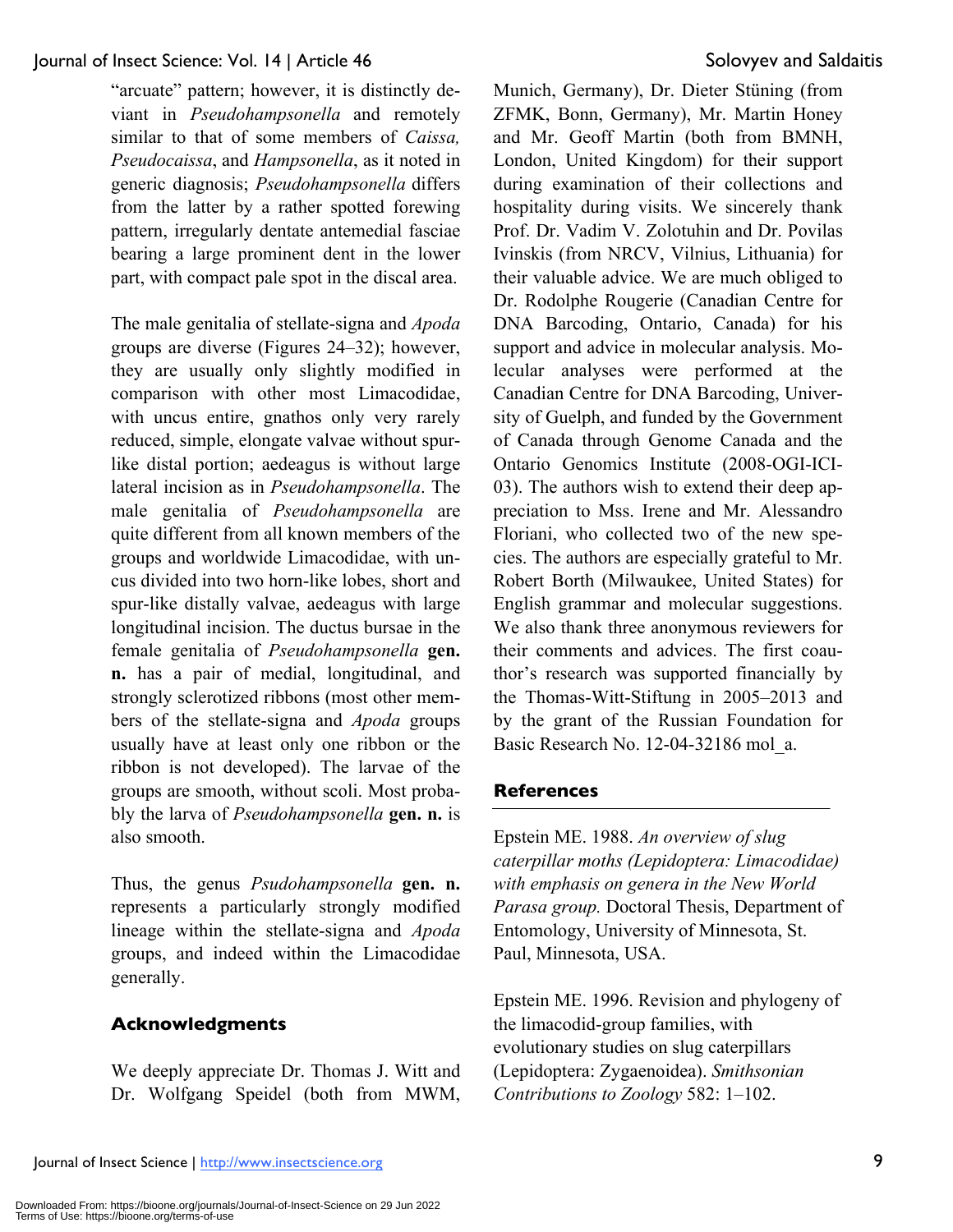Hebert PDN, Cywinska A, Ball SL, de Waard JR. 2003. Biological identifications through DNA barcodes. *Proceedings of the Royal Society of London, Biological Sciences* 270: 313–321.

Holloway JD. 1986. The moths of Borneo: Key to Families; Families Cossidae, Metarbelidae, Ratardidae, Dudgeoneidae, Epipyropidae and Limacodidae*. Malayan Nature Journal* 40: 1–166.

Holloway JD, Cock MJW, Desmier de Chenon R. 1987. Chapter 3. Systematic account of South-east Asian pest Limacodidae. In: Cock MJW, Godfray HCJ, Holloway JD, Editors. *Slug and Nettle Caterpillars*. pp. 15–117. CAB International.

Solovyev AV, Witt TJ. 2009. The Limacodidae of Vietnam. *Entomofauna* Supplement 16: 33–229.

Tamura K, Peterson D, Peterson N, Stecher G, Nei M, Kumar S. 2011. MEGA5: Molecular Evolutionary Genetics Analysis using Maximum Likelihood, Evolutionary Distance, and Maximum Parsimony Methods. *Molecular Biology and Evolution* 28: 2731– 2739.

Wu C-S, Fang C-L. 2008. A review of the genus *Caissa* Hering in China (Lepidoptera: Limacodidae). *Zootaxa* 1830: 63–68.

Wu C-S, Fang C-L. 2009. A taxonomic study of the genus *Hampsonella* Dyar in China (Lepidoptera, Limacodidae). *Acta Zootaxonomica Sinica* 34(1): 49–50.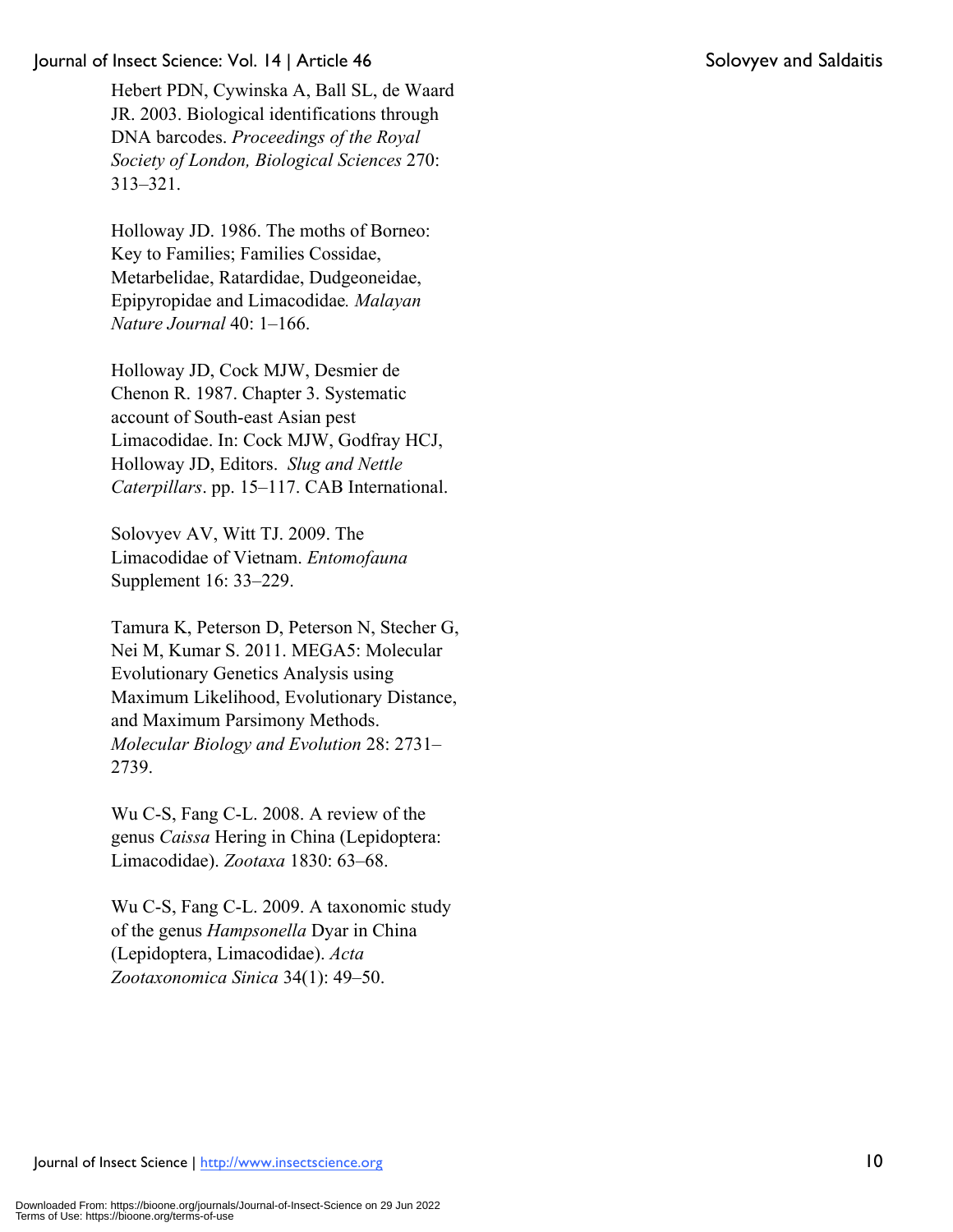## **Appendix**

The sequences of COI-5P (PCR primers: LepF1/LepR1) of *Pseudohampsonella* spp.:

*Pseudohampsonella erlanga* **sp. n.** (barcode ID in BOLD: LIMBC391-11; museum ID: WITT-LIMAC-025 (the specimen is kept in NRCV)):

AACTTTATATTTTATTTTCGGAATTTGA GCAGGAATAGTAGGTACATCTTTAAGT TTGATAATTCGAGCAGAATTAGGAAAC CCAGGATCTTTAATTGGTGATGATCAA ATTTATAATACTATTGTCACTGCTCATG CTTTTATTATAATTTTTTTTATAGTTAT ACCTATTATAATTGGAGGATTTGGTAA TTGATTAGTACCTTTAATATTGGGAGC CCCTGATATAGCTTTCCCACGAATAAA TAATATAAGATTTTGATTATTACCTCCT TCTCTTATATTACTTATTTCCAGTAGAA TTGTAGAAAACGGGGCAGGAACAGGG TGAACAGTATACCCGCCCCTCTCTTCT AATATTGCCCACAGTGGAAGATCAGTA GATTTAGCAATTTTTTCTCTTCATTTAG CTGGAATTTCATCAATTTTAGGGGCTG TAAATTTTATTACAACTATTATTAATAT ACGTCCTAATGGAATATCATTTGATCA AATACCTTTATTTGTTTGAGCTGTAGG AATTACAGCCCTATTACTTCTCCTCTCT CTACCTGTTTTAGCAGGAGCTATTACT ATATTACTTACTGACCGAAATTTAAAT ACTTCTTTTTTCGACCCAGCAGGAGGG GGAGATCCAATTCTCTACCAACACTTA TTT

*Pseudohampsonella hoenei* **sp. n.** (barcode ID in BOLD: LIMBC390-11; museum ID: WITT-LIMAC-024 (the specimen is kept in NRCV)):

AACTTTATACTTTATTTTTGGAATTTGA GCAGGAATAGTAGGTACATCTTTAAGT TTAATAATTCGAGCAGAATTAGGAAAT CCTGGATCTTTAATTGGTGATGATCAA ATTTATAATACTATTGTTACAGCTCATG CTTTTATTATAATTTTTTTTATAGTTAT ACCTATTATAATTGGAGGATTTGGTAA TTGATTAGTACCTTTAATACTAGGAGC TCCTGATATAGCTTTCCCACGAATAAA TAATATAAGATTTTGATTATTACCCCCC TCTCTTATACTACTTATTTCTAGAAGTA TTGTAGAAAATGGGGCAGGAACAGGT TGAACAGTGTATCCACCTTTATCTTCA AACATTGCTCATAGAGGAAGATCAGTA GATTTAGCAATTTTTTCTCTTCATTTAG CTGGAATTTCATCAATCTTAGGGGCTG TAAATTTTATTACAACTATTATTAATAT ACGTCCTAATGGAATATCATTTGATCA AATACCTTTATTTGTTTGAGCTGTAGG AATTACAGCCTTATTACTTCTTCTTTCT TTACCTGTTTTAGCAGGAGCTATTACT ATATTATTAACTGACCGGAATTTAAAT ACTTCTTTTTTTGACCCTGCAGGAGGG GGAGATCCTATTCTTTATCAACACTTAT TT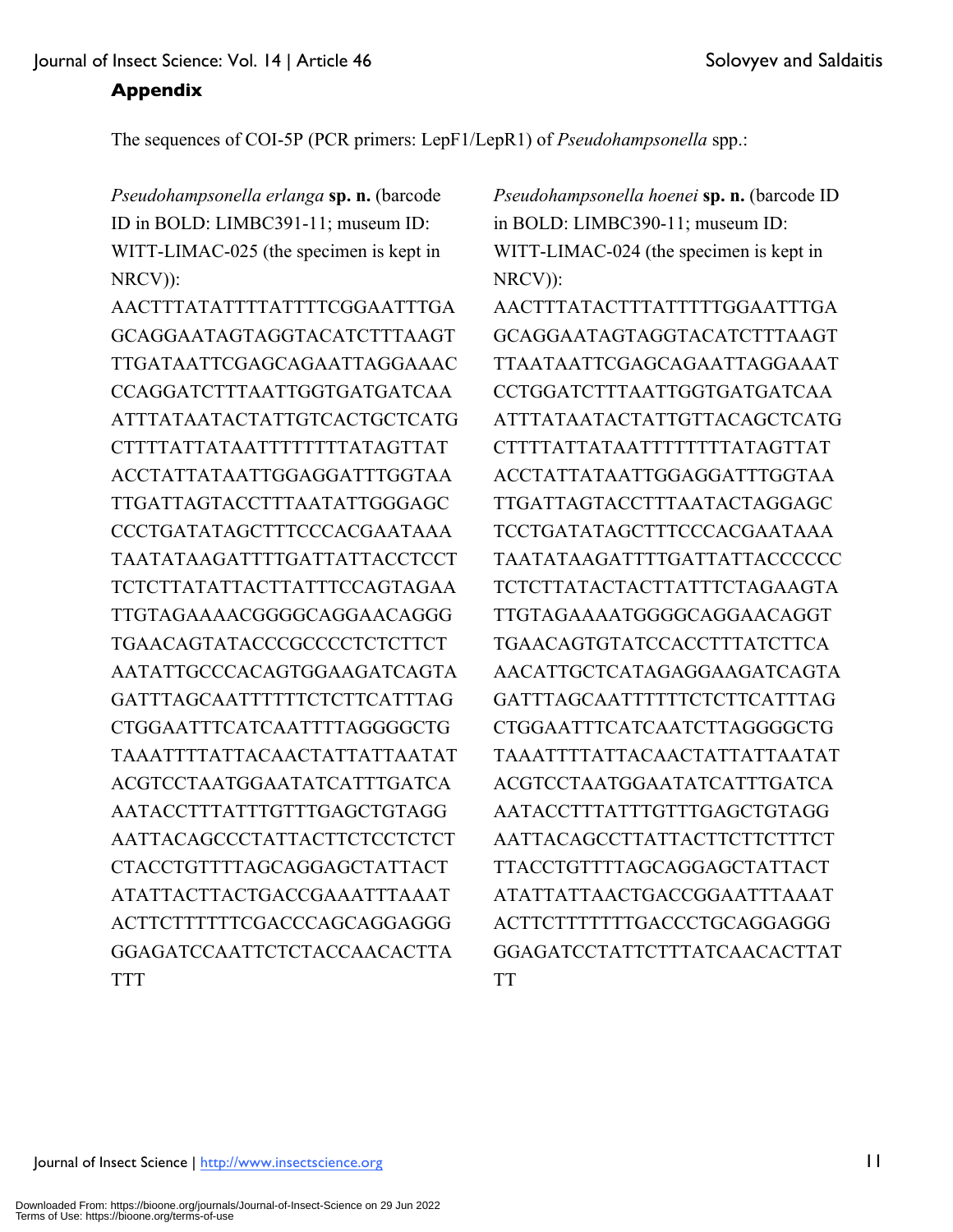

**Figures 1–9.** External view of *Pseudohampsonella* **gen. n.** and related genera; **1** – *Pseudohampsonella erlanga* **sp. n.**, holotype, ♂ (in MWM); **2** – *P. erlanga* **sp. n.**, holotype, ♀ (in MWM); **3** – *P. hoenei* **sp. n.**, holotype, ♂ (in ZFMK); **4** – *P. argenta* **sp. n.**, holotype, ♂ (in MWM); **5** – *P. argenta* **sp. n.**, paratype, ♀ (in MWM); **6**– *Hampsonella dentata* (Hampson, 1893), N.E. India, ♂ (in MWM); **7** – *H. arizana* (Wileman, 1916), Taiwan, ♂ (in MWM); **8** – *Caissa caissa* Hering, 1931, holotype, India, ♂ (in BMNH); **9** – *Pseudocaissa apiata* Solovyev & Witt, 2009, holotype, northern Vietnam, ♂ (in MWM). High quality figures are available online.

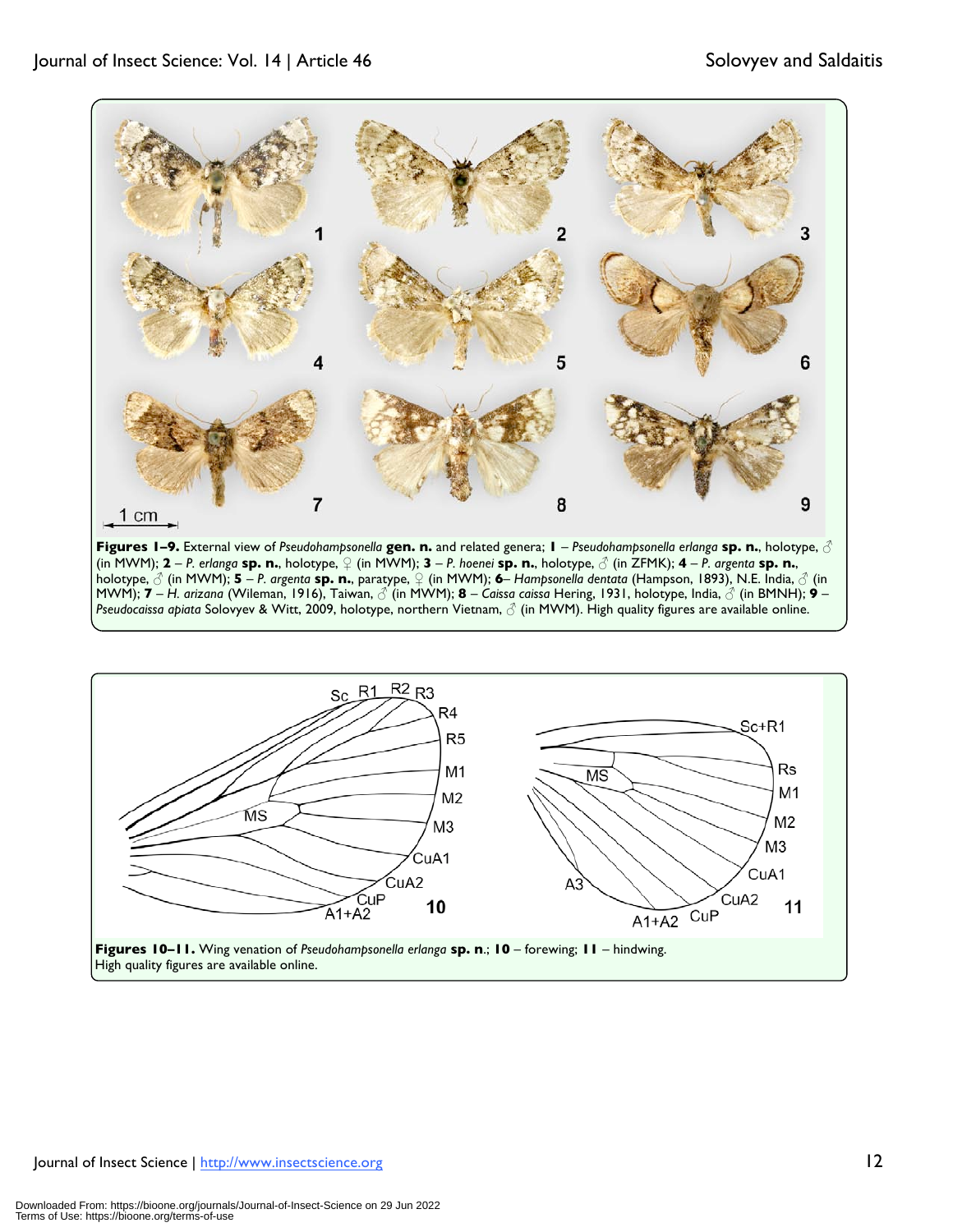

**Figures 12–23.** Genitalia of *Pseudohampsonella* **gen. n.**; **12** – *P. erlanga* **sp. n.**, holotype, ♂ (in MWM); **13** – *P. erlanga* **sp. n.**, paratype, lateral view, ♂ (in AFM); **14** – *P. hoenei* **sp. n.**, holotype, ♂ (in ZFMK); **15** – *P. hoenei* **sp. n.**, paratype, ♂ (in AFM); **16**  – *P. argenta* **sp. n.**, holotype, ♂ (in MWM); **17** – enlarged aedeagus of *P. erlanga* **sp. n.**, paratype, ♂ (AFM); **18** – enlarged aedeagus of *P. hoenei* **sp. n.**, paratype, ♂ (in AFM); **19** – enlarged aedeagus of *P. argenta* **sp. n.**, holotype, ♂ (in MWM); **20** – *P. erlanga* **sp. n.**, paratype, ♀ (in MWM); **21** – *P. argenta* **sp. n.**, paratype, ♀ (in MWM); **22** – enlarged signum of corpus bursae of *P. erlanga* **sp. n.**, paratype, ♀ (in MWM); **23** – enlarged signum of corpus bursae of *P. argenta* **sp. n.**, paratype, ♀ (in MWM). Abbreviations: *AA* – anterior apophysis; *LI* – longitudinal incision of aedeagus; *LL* – lateral lobe; *PA* – posterior apophysis; *RDB* – sclerotized longitudinal ribbons in ductus bursae. High quality figures are available online.